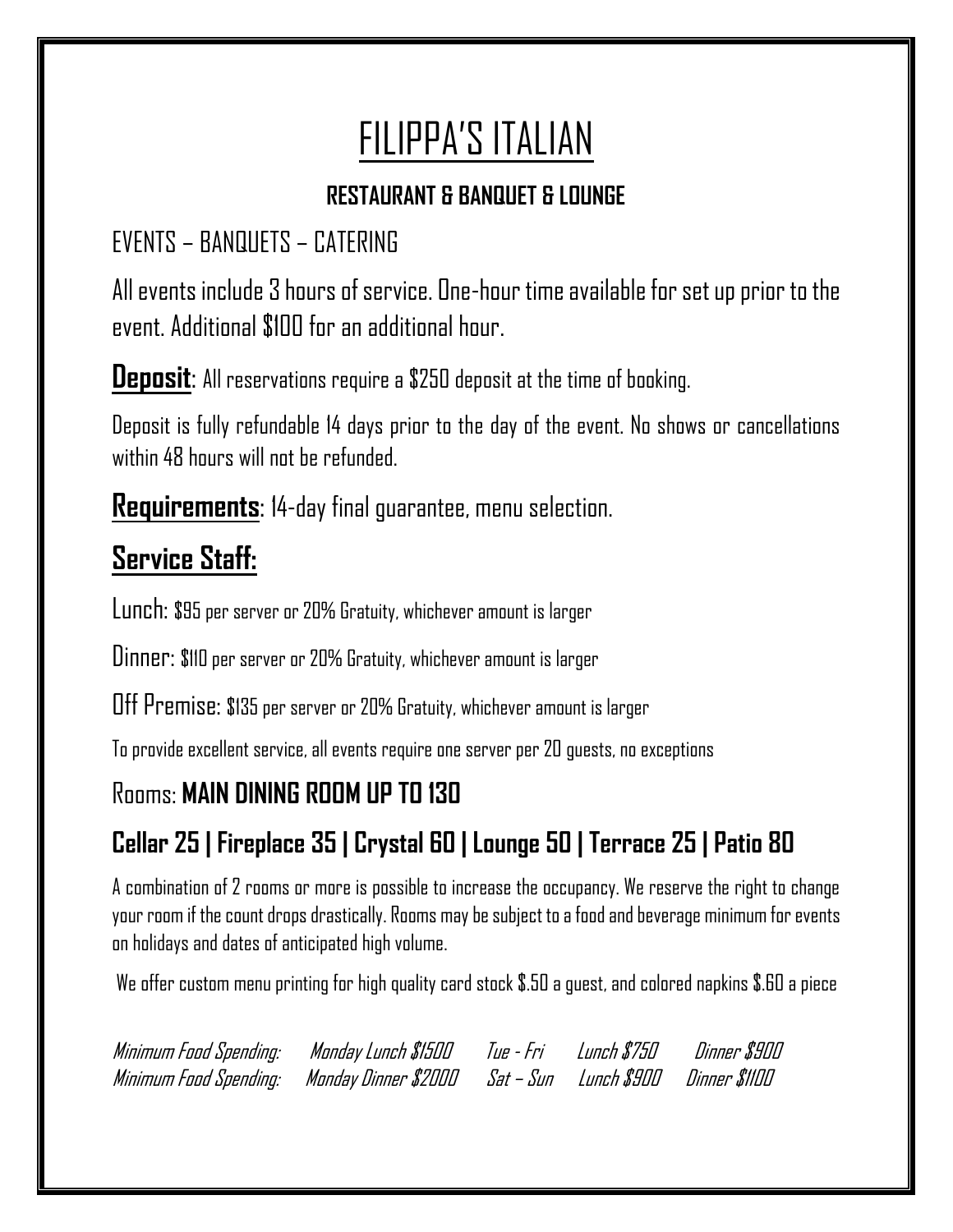# APPETIZER PACKAGE:

### **CHOICE OF:**

#### **TWO- \$7.95 | THREE- \$11.95 | FOUR- \$14.95 per person**

# COLD APPETIZERS

CUBAN BLACK BEAN HUMMUS IMPORTED & DOMESTIC CHEESE TRAY with crackers FRESH FRUIT TRAY IMPORTED MEATS "[CHARCUTERIE](https://picky-palate.com/make-the-perfect-charcuterie-board/)" +\$2

TOMATO BRUSCHETTA

MOZZARELLA CAPRESE ANTIPASTO VARIETY TRAY +\$3 (meats, cheeses. marinated vegetables)

# HOT APPETIZERS

ITALIAN MEATBALLS & MARINARA SAUCE SESAME CHICKEN TENDERS ITALIAN SAUSAGE & PEPPERS CRISPY CALAMARI ARRANCINI STUFFED RISOTTO BALLS SPINACH & ARTICHOKE DIP WITH PITA BREAD SAUSAGE STUFFED MUSHROOMS CRAB STUFFED MUSHROOMS +\$3

# ADDITIONAL OPTIONS

JUMBO SHRIMP COCKTAIL +\$3 per piece SHRIMP SCAMPI +\$3 per piece

\*OFFERED FOR SIT DOWN MENU OPTIONS ONLY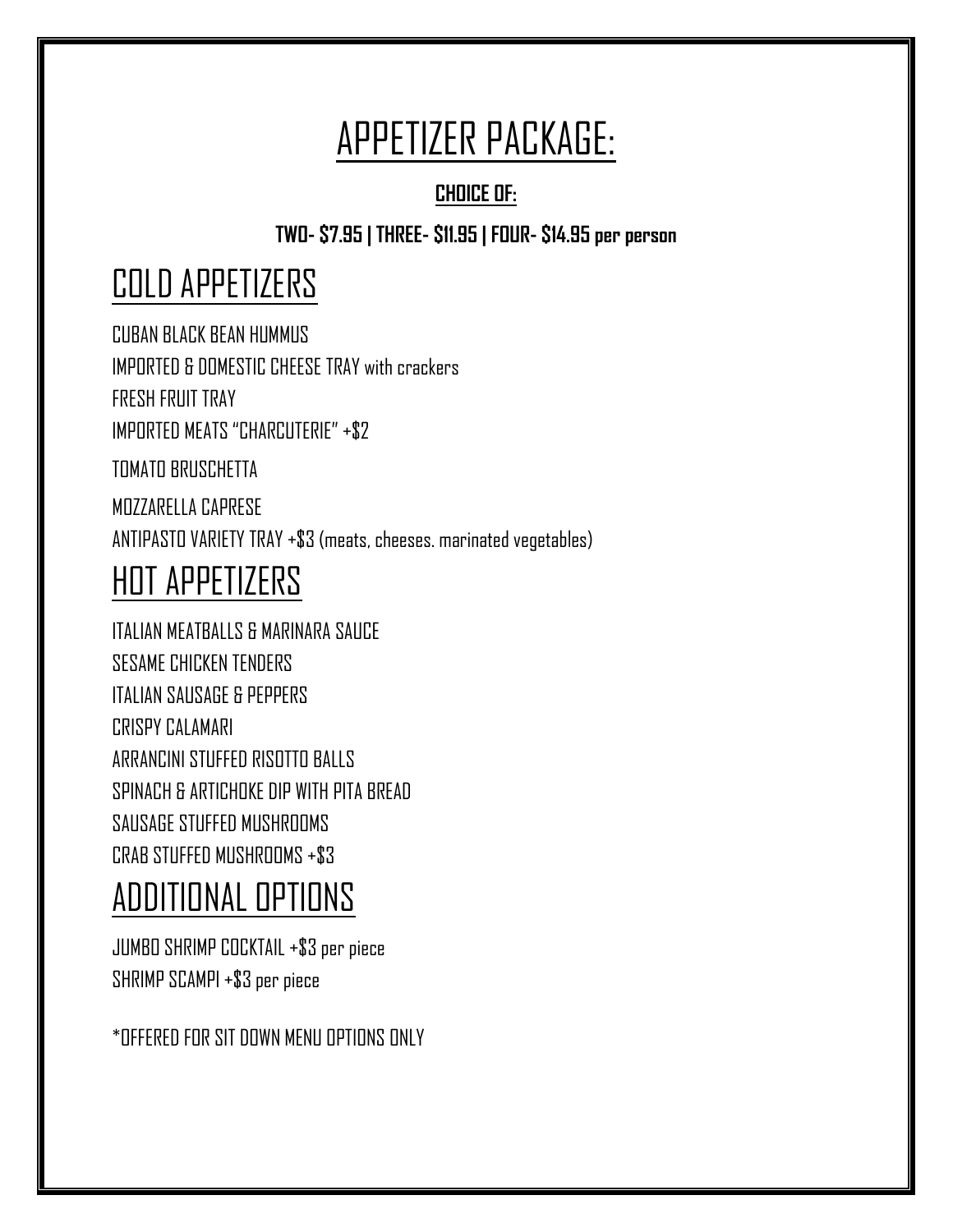# **SIT DOWN PLATED OPTIONS**

**ASK FOR BANQUET CORDINATOR TUESDAY- FRIDAY 11:00A.M- 5:00P.M. PLEASE SCHEDULE AN APPOINTMENT WITH ONE OF OUR BANQUET COORDINATORS DURING THESE AVAILABLE HOURS.** 

**OVER THE PHONE APPOINTMENTS ARE AVAILABLE.** 

**LUNCH: AVAILABLE MON-SUNDAY UNTIL 2:30 P.M DINNER: AVAILABLE MON - SUN AT 3:00 P.M.**

**ALL ENTREES ARE SERVED INDIVIDUALLY IN AN ELEGANT SIT-DOWN STYLE. HOST SELECTS UP TO THREE OPTIONS. OPTIONS SELECTED WILL BE OFFERED TO THE GUEST THE DAY OF THE EVENT.**

**COURSE INCLUDES:** REGULAR OR DECAF COFFEE TEA & SODA | GARLIC PARMESAN BREAD | GARDEN SALAD OR SOUP | MASHED POTATOES | SIDE OF PENNE RIGATE WITH MEAT SAUCE | ADD ALFREDO SAUCE \$2I PALOMINO SAUCE \$2 I ADD GREEN BEANS \$1 BROCCOLI +\$2, ASPARAGUS +\$3

## **PASTA \$19 | \$21 (does not include side of pasta or potatoes)**

GNOCCHI (meat, marinara, palomino) PASTA PRIMAVERA (oil & garlic or cream sauce) MEAT RAVIOLI (marinara or meat sauce) CHEESE RAVIOLI (marinara or meat sauce) PENNE RIGATE (marinara or meat) FETTUCINE ALFREDO (homemade fettucine, alfredo sauce and parmesan cheese)

# **POLLO \$21 | \$25**

CHICKEN PICCATA (mushroom, garlic, lemon, white wine butter sauce) CHICKEN PARMIGIANA (tomato sauce, mozzarella and baked parmigiana) CHICKEN SICILIANO (breaded, served with Amoghio sauce) CHICKEN ARTURO (artichoke, mushrooms, white wine sauce) CHICKEN MARSALA (mushroom, Marsala wine sauce) CHICKEN BACCI +\$2 (spinach, sundried tomato, cream, bacci pasta)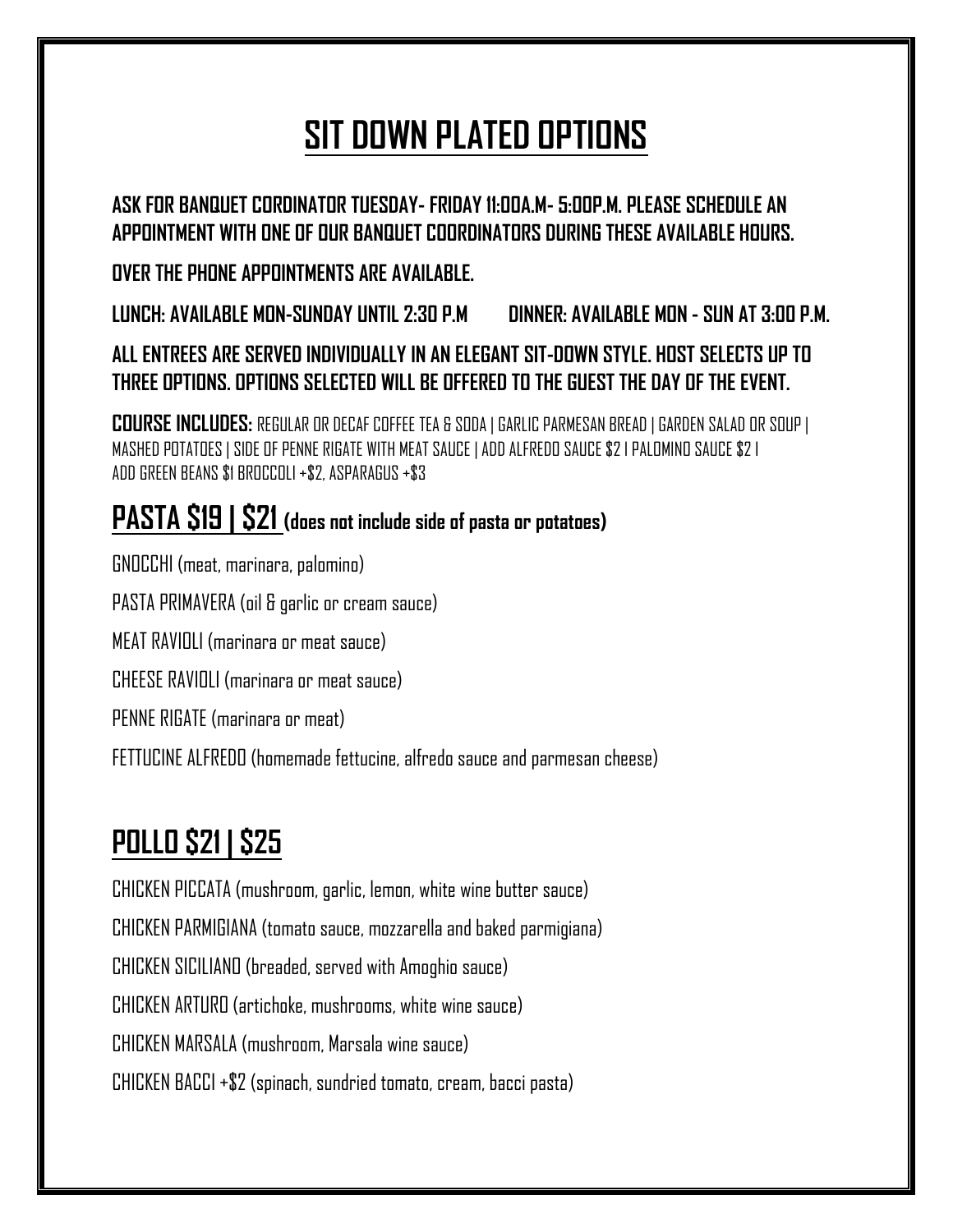# **VITELLO \$24 | \$27**

VEAL PARMIGINA (tomato sauce, mozzarella and baked parmigiana) VEAL PICATTA (mushroom, garlic, lemon, white wine butter sauce) VEAL ARTURO (artichoke, mushrooms, white wine sauce) VEAL MARSALA (mushroom, Marsala wine sauce) VEAL SICILIANO (breaded, served with Amoghio sauce)

# **PESCE (FISH)**

CANADIAN WALLAYE SICILIANO (breaded, served with Amoghio sauce) - \$22 I \$24 WHITEFISH PIZZAIOLA (tomato, onion, garlic, basil, oregano)- \$22 I \$24 CHAR GRILLED SALMON (lemon, caper, beurre Blanc) - \$24 I \$27 SHRIMP SCAMPI (garlic, lemon, angel hair pasta, white wine butter sauce) - \$24 I \$27

**CARNE / STEAK** (Certified Angus 1855, served with Filippa's Zip Sauce) 12oz N.Y STRIP **39** 12oz DELMONICO **39** 8oz FILET MIGNON **42**

# **CHILDREN'S ENTRÉE**:

CHOICE OF PENNE RIGATE (WITH MARINARA OR MEAT SAUCE) **OR** CHICKEN TENDERS & FRIES - **\$10 IF A CHILD CONSUMES AN ADULT MEAL, HE/SHE WILL BE CHARGED ACCORDINGLY.**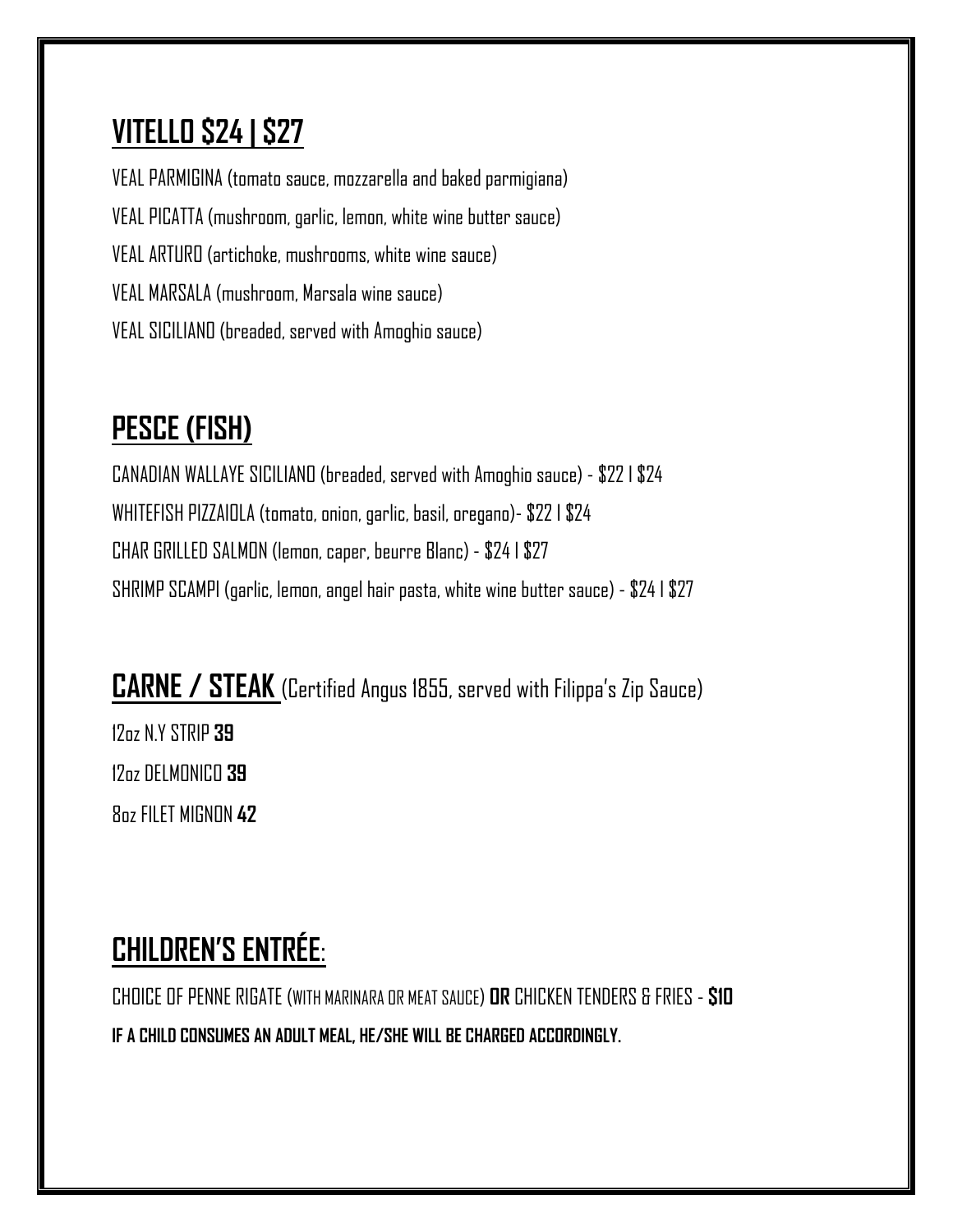# **BRUNCH SIT DOWN OPTIONS**

**COURSE INCLUDES:** REGULAR OR DECAF COFFEE TEA & SODA | GARLIC PARMESAN BREAD | GARDEN SALAD OR SOUP | DOES NOT INCLUDE SIDE OF PASTA OR POTATO

**EGGS BENEDICT** (English muffin, bacon, poached eggs, hollandaise sauce) **21**

**FRITTATA** (open face, garden vegetables, spinach, mushroom) **19**

**FRENCH TOAST** (maple syrup, butter, fresh fruit) **19**

**CHICKEN WALDORF SALAD** (celery, grapes, apples, walnuts, served over fresh baked croissant, sliced seasonal fruit; add salmon +\$4) **20**

# **BRUNCH BUFFET**

**(Available 11AM to 2PM for parties of 30 or more)**

#### **FRESH FRUIT**

**FRENCH TOAST**

#### **SCRAMBLED EGGS**

#### **HASH BROWNS**

#### **TURKEY OR PORK BACON**

#### **BREAKFAST SAUSSAGE**

#### **TRADITIONAL VANILLA PANCAKES**

**CHARGRILLED SALMON** (lemon, caper, beurre Blanc)

**CHICKEN PICCATA** (mushroom, garlic, lemon, white wine butter sauce)

#### **\$24 PER PERSON| INCLUDES SOFT DRINK, COFFEE & BREAD BASKET DOES NOT INCLUDE ALCOHOL, TAX & GRATUITY**

**\*Inquire for more options with the event coordinator**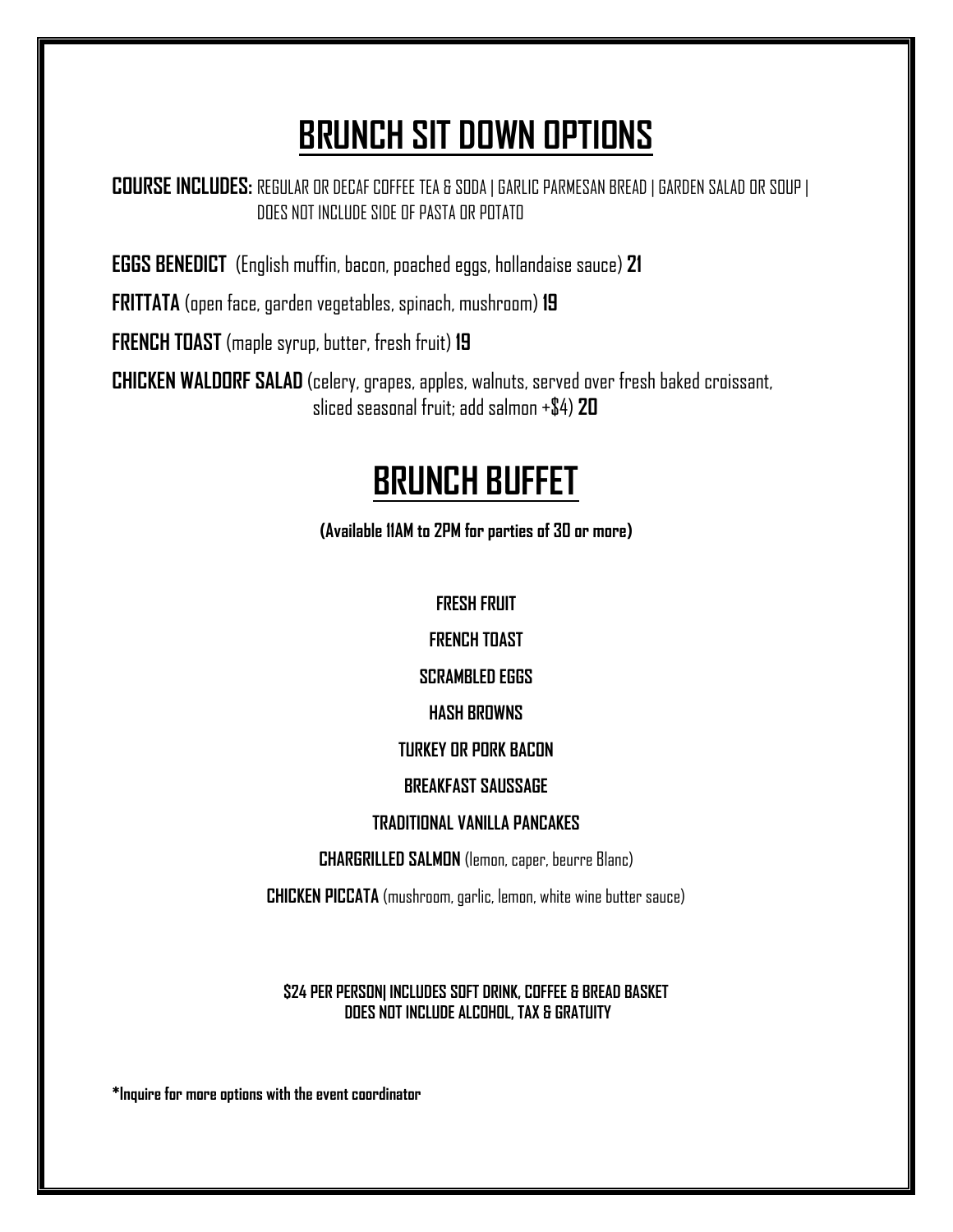# **FAMILY STYLE MENU**

**(INCLUDES SOFT DRINKS & COFFEE)**

**CHOICE OF SOUP OR SALAD (INDIVIDUAL)**

## **SOUP**

**MINESTRONE** 

## **SALAD**

**GARDEN SALAD, CHOICE OF HOUSE OR RANCH DRESSING**

**CAESAR ADD \$1 ~ TRAVERSE CITY SALAD ADD \$2**

## **PASTA**

**PENNE PASTA WITH CHOICE OF TOMATO BASIL, PALAMINA OR MEAT SAUCE**

## **ENTRÉE**

**(CHOICE OF 2)**

**CHICKEN PARMIGIANA, MARSALA, PICCATA, SICILIANO**

**VEAL PARMIGIANA, MARSALA, PICCATA, SICILIANO**

**SIRLOIN OF BEEF WITH BORDELAISE SAUCE**

**SLICED TENDERLOINS WITH BORDELAISE SAUCE +\$7**

**BROILED WHITEFISH PIZZAIOLA** (tomato, onion, garlic, basil, oregano)

**CHAR GRILLED ATLANTIC SALMON** (lemon, caper, beurre Blanc)

### **POTATO**

**(CHOICE OF 1)**

**GARLIC MASHED; ANNA ADD \$1**

## **VEGETABLE**

**(CHOICE OF 1)**

**GREEN BEANS, BROCCOLI, VEGETABLE MEDLEY, ASPARAGUS ADD \$3**

**LUNCH \$29 ~ DINNER \$33**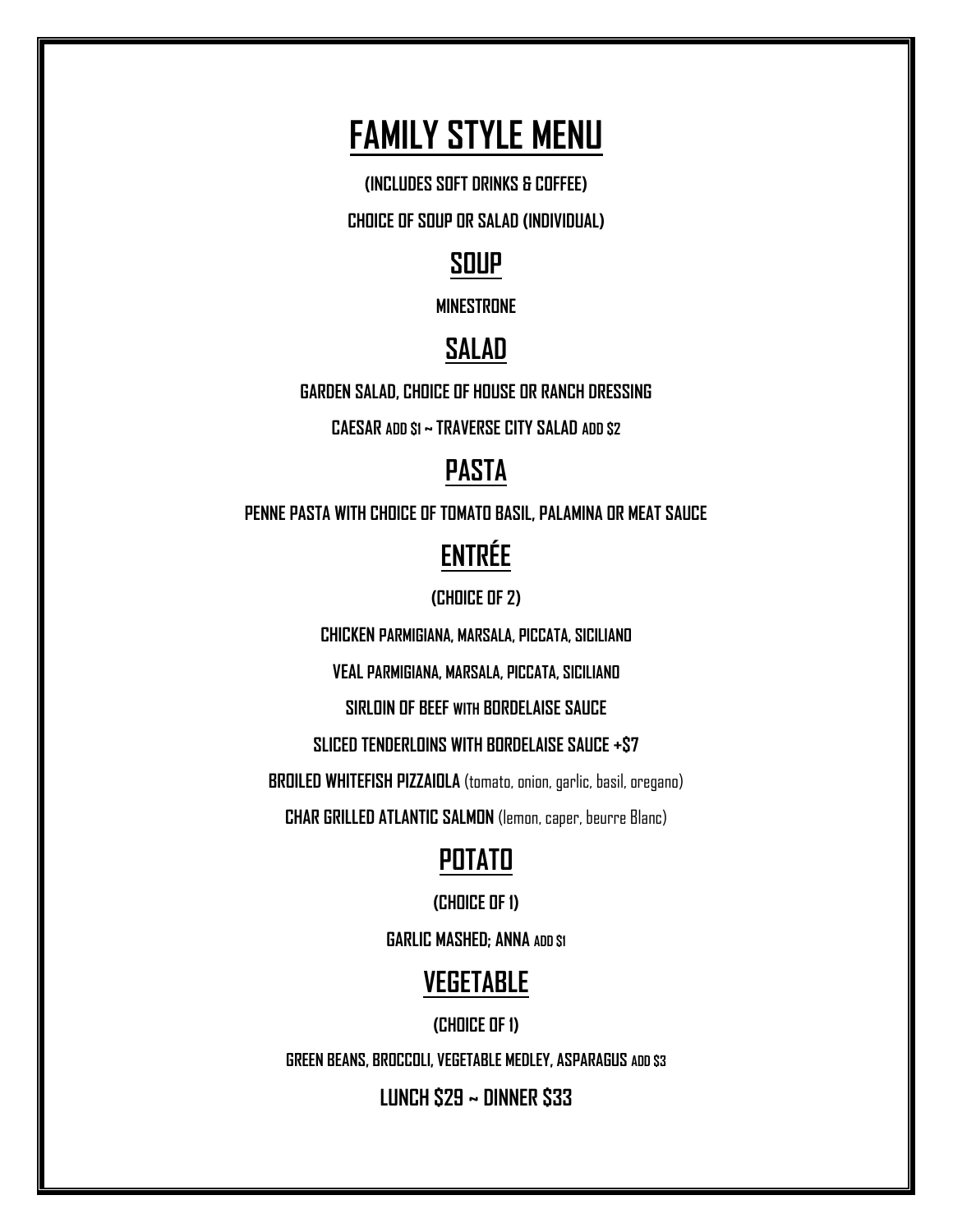**(INCLUDES SOFT DRINKS & COFFEE)**

# **CHOICE OF ONE**

**GARDEN SALAD**

**CAESAR SALAD** 

**MINESTRONE** 

**ITALIAN WEDDING**

**CLAM CHOWDER +\$2**

**LOBSTER BISQUE +\$3**

## **CHOICE OF ONE PASTA**

**PENNE MARINARA FARFALLE ALFREDO RIGATONI BOLOGNESE**

# **CHOICE OF ONE \***

**(TO BE SELECTED BY GUEST THE DAY OF THE EVENT)**

**6OZ FILET MIGNON** (Filippa's Zip Sauce)

**CHICKEN PICATTA** (mushroom, garlic, lemon, white wine butter sauce) **CHAR GRILLED SALMON** (lemon, caper, beurre Blanc)

## **CHOICE OF ONE**

#### **(FROM EACH CATEGORY)**

**POTATO**: MASHED POTATO

**VEGETABLES**: GREEN BEANS | BROCCOLI | MIXED VEGETABLES

**\$39 PER PERSON| INCLUDES SOFT DRINK, COFFEE & BREAD BASKET DOES NOT INCLUDE ALCOHOL, TAX & GRATUITY**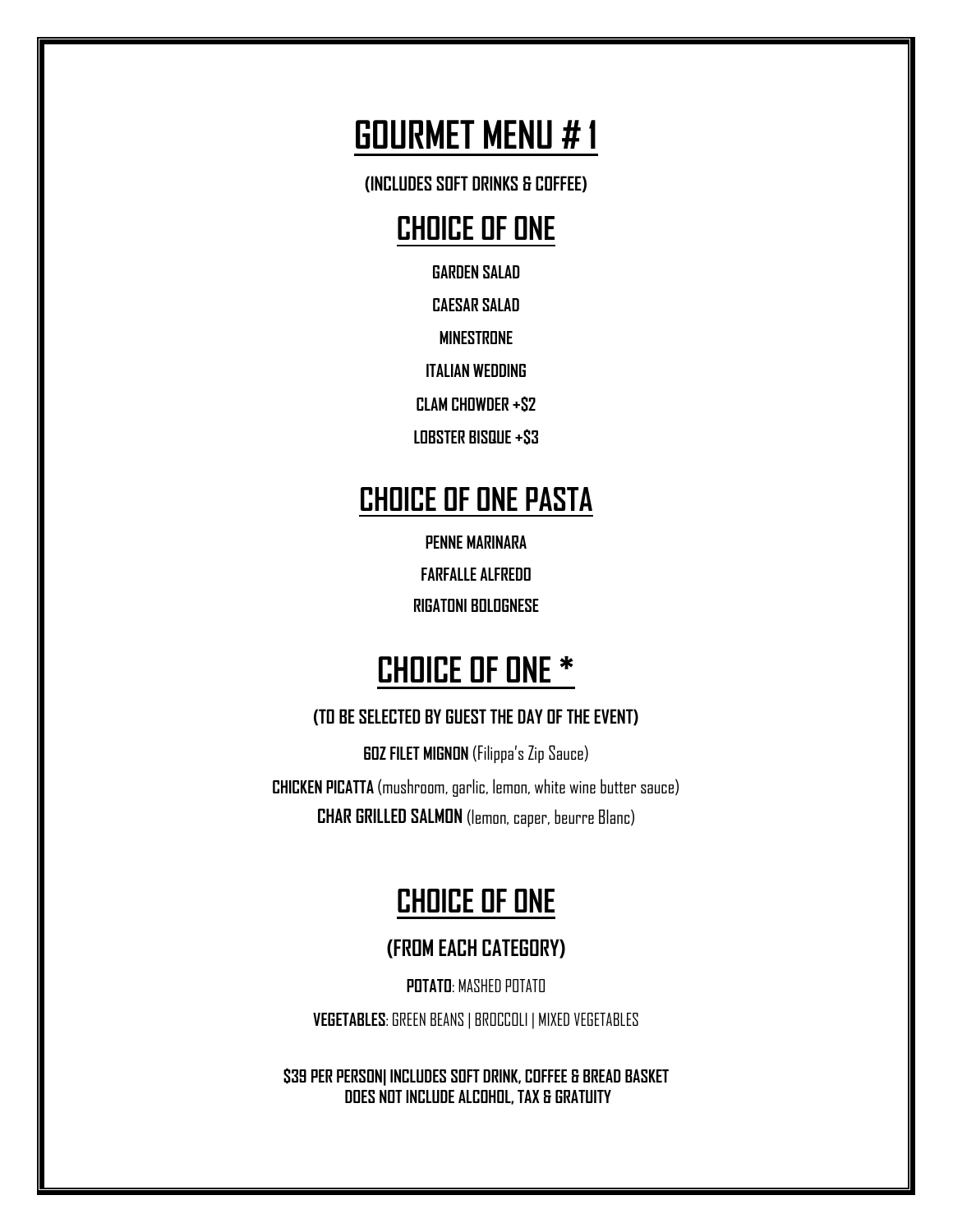**(INCLUDES SOFT DRINKS & COFFEE)**

### **APPETIZERS**

**(FAMILY STYLE) ARRANCINI CRISPY CALAMARI MOZZARELLA CAPRESE**

## **SALAD**

**GARDEN SALAD, CHOICE OF HOUSE OR RANCH DRESSING**

## **ENTRÉE**

**(CHOICE OF ONE SELECTED THE DAY OF THE EVENT BY YOUR GUEST)**

**CHICKEN PARMIGINA** (tomato sauce, mozzarella and baked parmigiana)

**CHAR GRILLED SALMON** (lemon, caper, beurre Blanc)

**12oz DELMONICO** (Filippa's Zip Sauce)

## **DESSERT**

#### **CANNOLI**

**\$45 PER PERSON. Entrée includes potato and vegetables.** 

**\*ADD A PASTA COURSE +\$2 (Penne with a choice of Marinara, Meat Sauce or Alfredo)**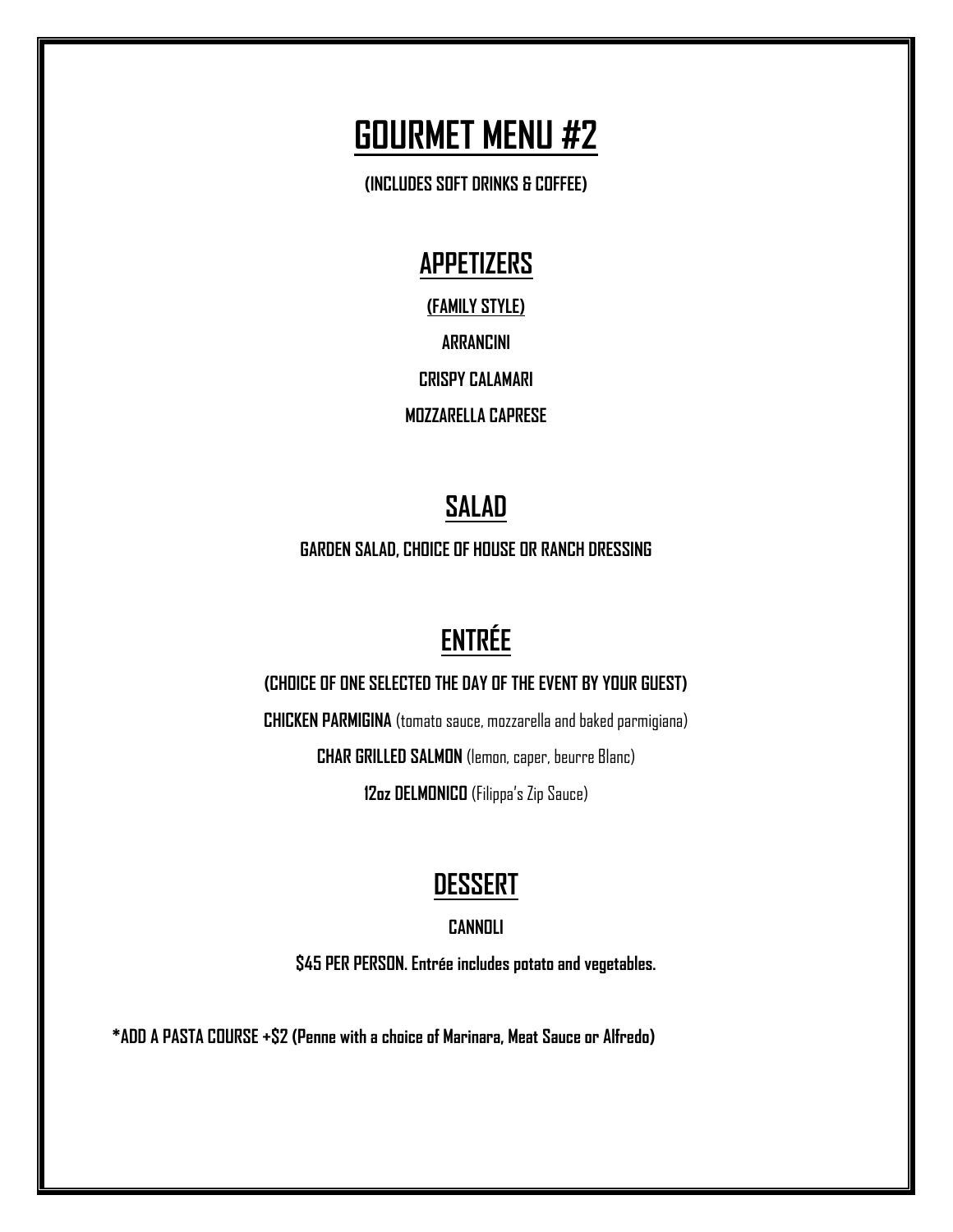**(INCLUDES SOFT DRINKS & COFFEE)**

### **APPETIZERS**

**(FAMILY STYLE)**

**ARRANCINI**

**CRISPY CALAMARI** 

**ITALIAN SAUSAGE & PEPPERS** 

### **SALAD/ SOUP**

**GARDEN SALAD, CHOICE OF HOUSE OR RANCH DRESSING** 

**OR MINESTRONE**

# **ENTRÉE**

#### **(CHOICE OF ONE SELECTED THE DAY OF THE EVENT BY YOUR GUEST)**

**CHICKEN PICATTA** (mushroom, garlic, lemon, white wine butter sauce)

**CHAR GRILLED SALMON** (lemon, caper, beurre Blanc) **NY STRIP STEAK** (Filippa's Zip Sauce)

## **DESSERT**

#### **TIRAMISU**

**\$47 PER PERSON. Entrée includes potato and vegetables.** 

**\*ADD A PASTA COURSE +\$2 (Penne with a choice of Marinara, Meat Sauce or Alfredo)**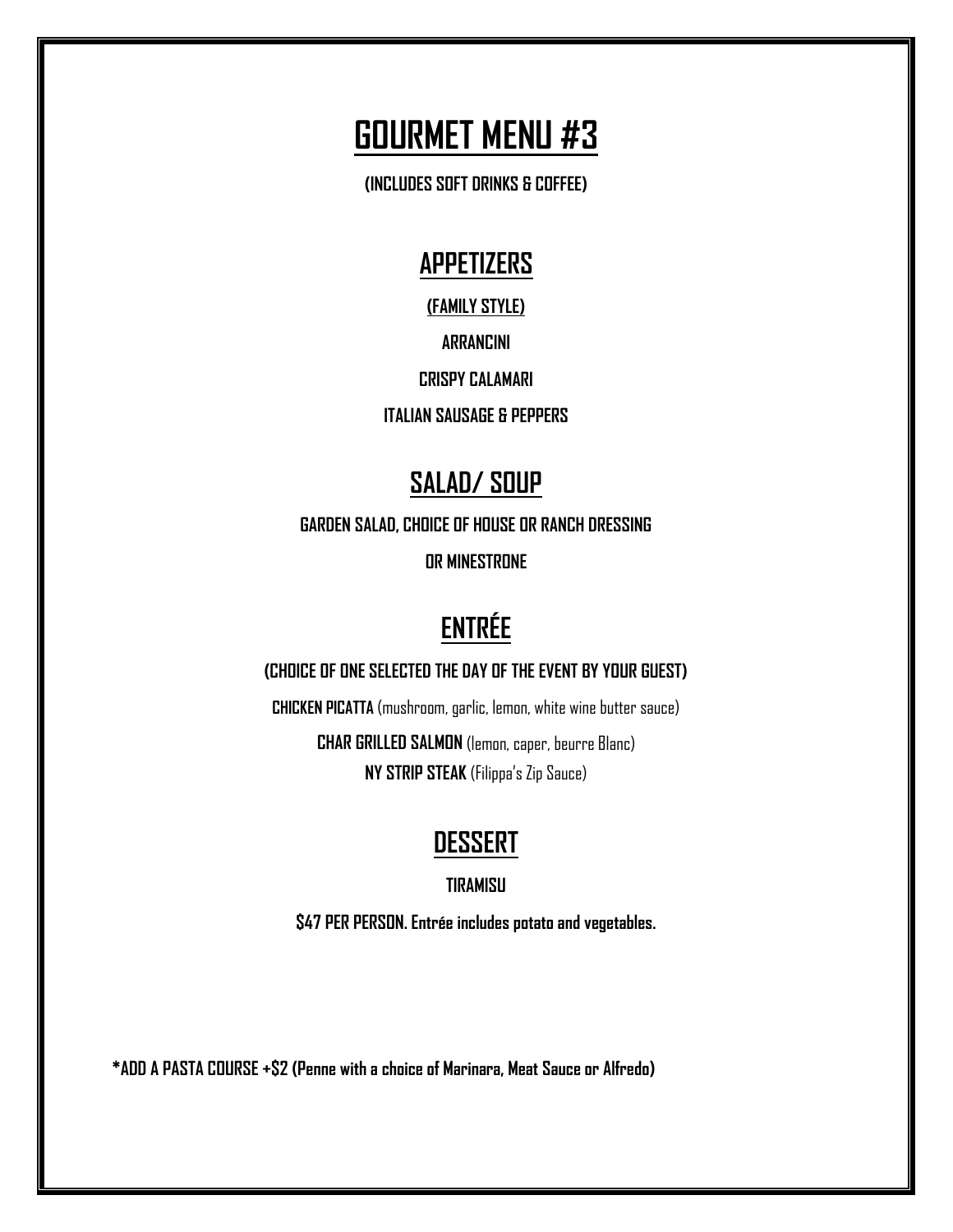**(INCLUDES SOFT DRINKS & COFFEE)**

### **APPETIZERS**

**(FAMILY STYLE) MOZZARELLA CAPRESE CRISPY CALAMARI ITALIAN SAUSAGE & PEPPERS** 

## **SALAD/ SOUP**

**GARDEN SALAD, CHOICE OF HOUSE OR RANCH DRESSING OR LOBSTER BISQUE** 

## **ENTRÉE**

#### **(CHOICE OF ONE SELECTED THE DAY OF THE EVENT BY YOUR GUEST)**

**CHICKEN PICATTA** (mushroom, garlic, lemon, white wine butter sauce)

**CHAR GRILLED SALMON** (lemon, caper, beurre Blanc) **8 oz Filet Mignon** (Filippa's Zip Sauce)

### **DESSERT**

#### **TIRAMISU**

**\$55 PER PERSON. Entrée includes potato and vegetables.** 

**\*ADD A PASTA COURSE +\$2 (Penne with a choice of Marinara, Meat Sauce or Alfredo)**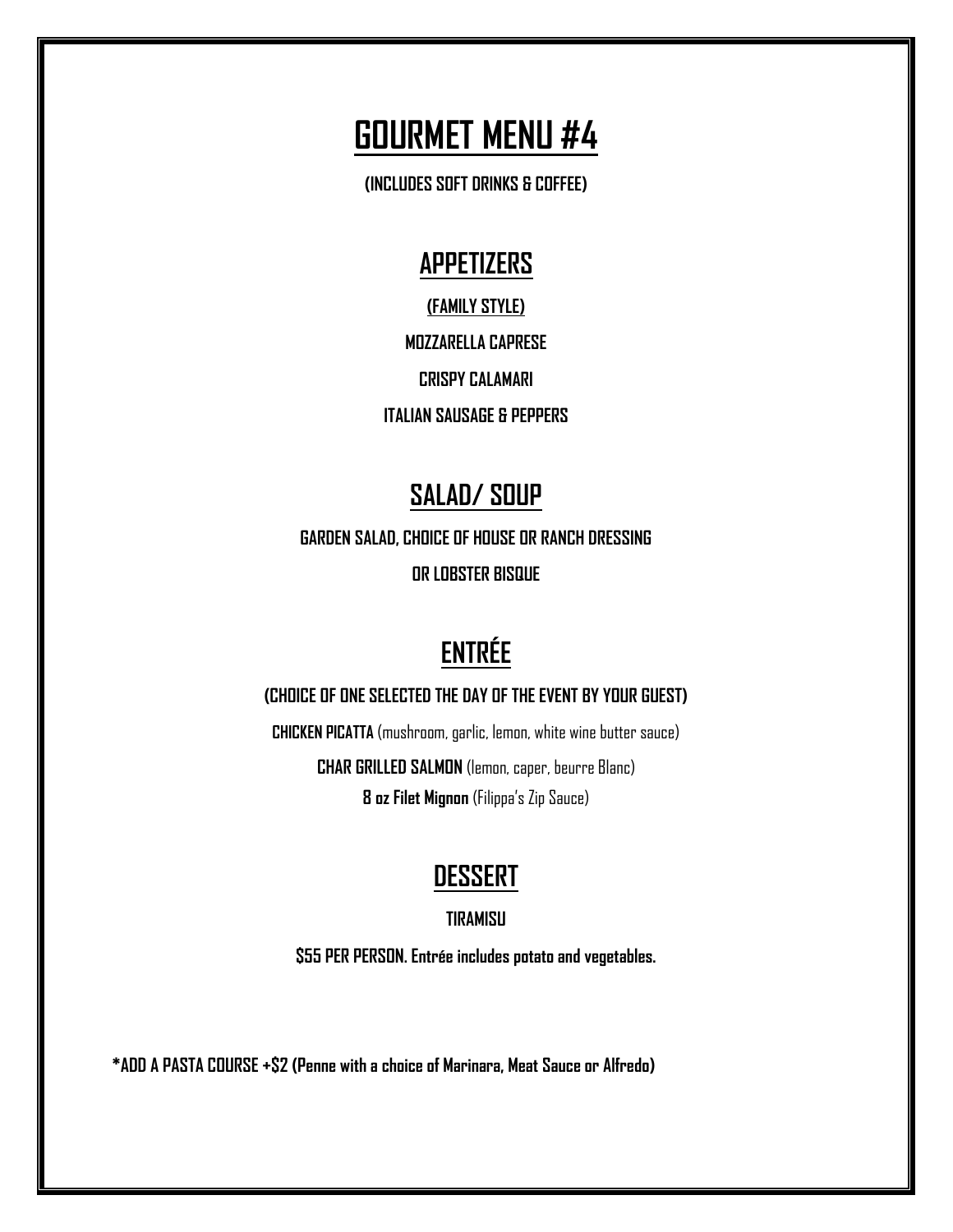**(INCLUDES SOFT DRINKS & COFFEE)**

#### **APPETIZERS**

**(FAMILY STYLE) MOZZARELLA CAPRESE CRISPY CALAMARI ITALIAN SAUSAGE & PEPPERS** 

## **SALAD/ SOUP**

**GARDEN SALAD, CHOICE OF HOUSE OR RANCH DRESSING** 

**OR MINESTRONE**

# **ENTRÉE**

#### **MEAT DUO**

**8 oz. NY STRIP STEAK & CHICKEN SICILIANO**

**DESSERT (choice of one)**

#### **TIRAMISU**

#### **SPUMONI ICECREAM WAFER**

**N.Y STYLE CHEESECAKE** (with berries)

**\$49 PER PERSON. Entrée includes potato and vegetables.** 

**\*ADD A PASTA COURSE +\$2 (Penne with a choice of Marinara, Meat Sauce or Alfredo) \*ADD 6oz Filet Mignon +\$5**